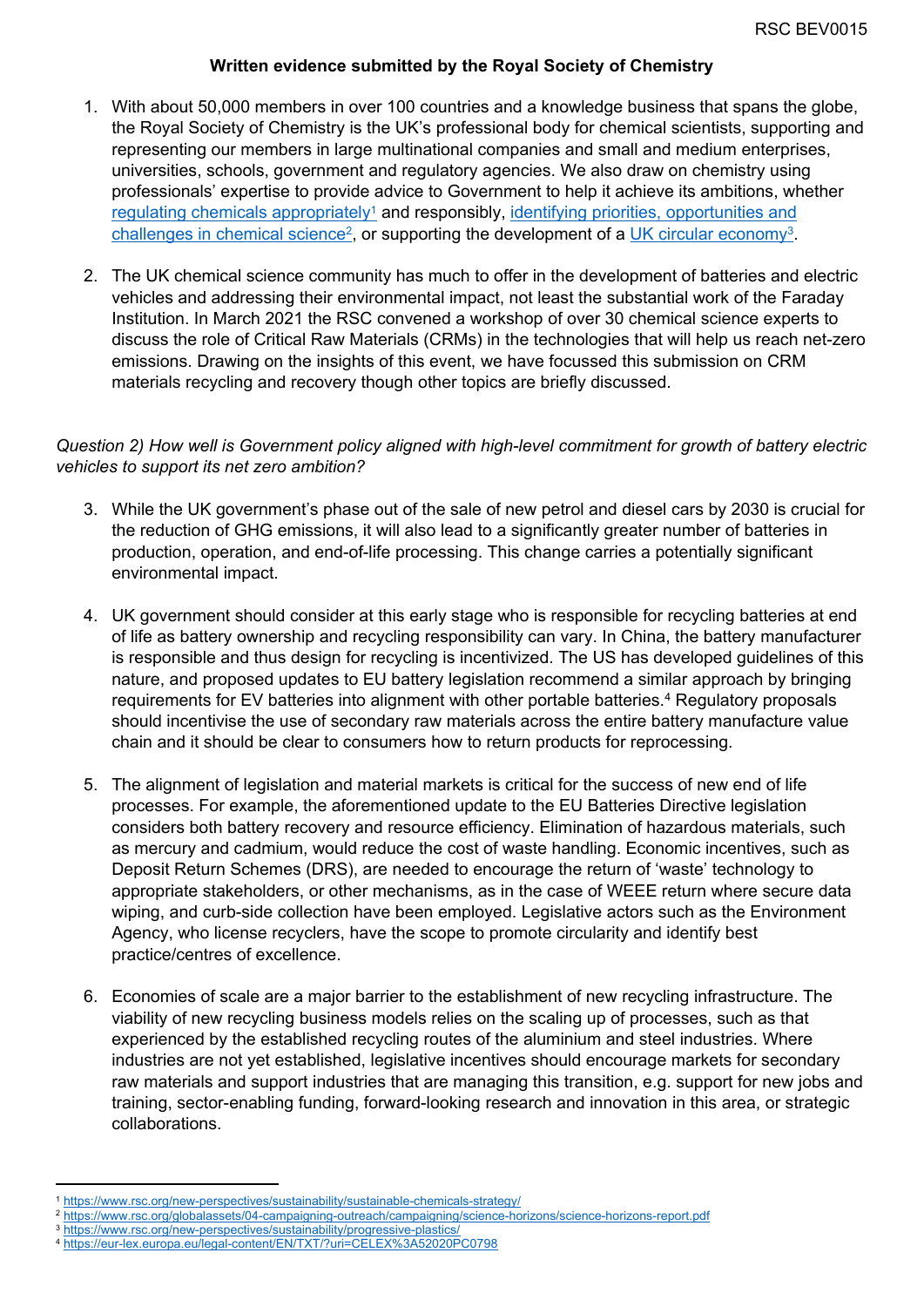7. As we highlighted in evidence to the EAC's 2020 inquiry into electronic waste, the circular economy is enabled at the design stage.<sup>5</sup> This should be recognised in the EV manufacturing sector through comprehensive right to repair legislation, extended producer responsibility, and end of life design standards that aid material recovery.

## *Question 3) Are the UK supply chain opportunities around supply of batteries and power electronics, machines and drive supply chain clear?*

8. Under a linear production system, technologies at their end of life are not sufficiently utilised, creating waste and representing a loss of materials to the UK's manufacturing industry. More accurate and accountable metrics should be developed to track technologies and their component materials throughout their lifetimes. The standardisation of protocols and consistent labelling of components in these technologies is important in their circular use, for instance in the chemistries and contents of batteries. Policy in this area should aid the development of circular supply chains.

*Question 4) What natural advantages in terms of access to raw materials, renewable energy supply, technological readiness, IP or other competitive advantage does the UK have to encourage development of battery manufacture in the UK?*

9. The chemistry research community is a great strength of the UK, and within industry, academia and partnerships they are developing and applying advancements in battery technologies and manufacture, as well as CRM recovery. Our research community is also considering the importance of product design and construction in the use and recovery of CRMs in technologies. Collaborations exist within the battery manufacturing sector, and recyclers are increasingly being involved, but this alone will not drive sector transformation.

# *Question 7) What action is needed to support growth of associated power electronics, machines and drive supply chain, including securing supply of raw materials and material processing?*

10. The transition to an electric vehicle fleet will see a substantial increase in global demand for critical raw materials including cobalt, lithium, nickel and graphite in the production of battery technologies, and dysprosium, neodymium, and praseodymium in the magnets of electric drives and generators. Material substitution offers promise in this latter area. The Offshore Renewable Energy (ORE) Catapult is working with start-up Greenspur Renewables to develop permanent magnet generators that use ferrite instead of neodymium to alleviate raw material concerns.<sup>6</sup> However, while funding and collaboration incentives are in place for battery recycling, they are less established for magnet recycling and driven by EU partnerships. UK researchers face challenges in participation since the departure of the UK from the EU, and magnet feasibility studies are challenging to conduct if manufacturers are not based in the UK.

*Question 9) The £1 billion Net Zero Innovation Portfolio will focus on research into low carbon technologies. What proportion of this funding should be directed towards battery electric vehicle research? What areas should ARIA target in distributing funding for high-risk, high-reward research into battery electric vehicles?*

11. In January 2021 our workshop of 26 members of the chemical sciences community explored the challenges and opportunities in creating a new UK funding agency based on the US ARPA/DARPA model. Whilst we did not discuss the balance between topics there were a number of conclusions that should be borne in mind. ARIA will necessarily have limited resources and will need to focus on

<sup>5</sup> <https://committees.parliament.uk/publications/3675/documents/35777/default/>

<sup>6</sup> <https://ore.catapult.org.uk/stories/greenspur-renewables/>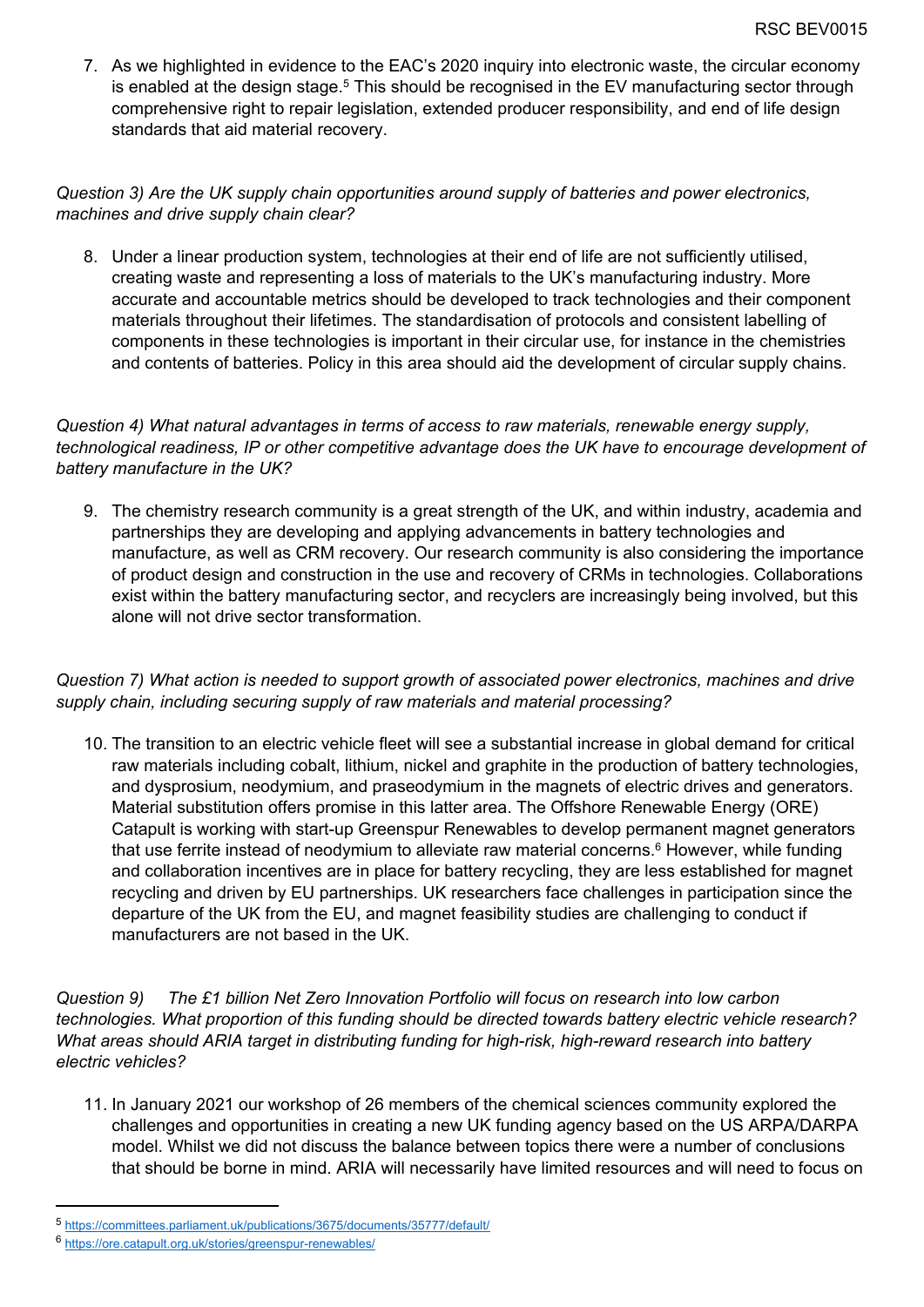a small set of research areas which should be determined in close consultation with the scientific community.

- 12. ARIA will need to build an advisory structure which reflects its strategic context, its desired agility and the long-term focus of its funding. Once established, the agency should be as flexible as private R&D funding which includes the provision of seed corn funding in addition to the proposed longerterm grants to support diversity of ideas and participants. Further detail on these points is available in our summary of the workshop.<sup>7</sup>
- 13. Separately, our Science Horizons report identified that collaboration is a key enabler for much of the materials chemistry field which is relevant to advances in batteries and electric vehicles.<sup>8</sup> Materials chemistry is a particularly interdisciplinary area within the chemical sciences, having the most frequently identified relationships with other sub-fields. If battery materials are identified as a priority for ARIA then this feature should be borne in mind when structuring funding for projects. Government should also consider how ARIA's high risk high reward objectives can best complement the more goal focused approach of the Faraday Battery Challenge. Consultation with the research community on proposals will be essential when acting on these aspects.

Questions 11 and 13 are linked and so we have answered them together. Q11) What measures should the *Government take to ensure that minerals for battery electric vehicles are sourced in a responsible way?* Q13) What steps should be taken to ensure that EV batteries are recycled at the end of their lives and not *simply sent to landfill?*

- 14. With a typical lifetime of 8-10 years and mass of 300 kg to 600 kg per electric vehicle, batteries have the potential to become a significant waste stream. While these batteries can be used for storage capacity in static applications for up to 20 years post-vehicle use, the valuable materials contained within them can be recovered avoiding the need for new mineral extraction. At present, a large number of waste electronics that contain valuable CRMs are not sufficiency utilised due to a lack of recycling infrastructure in the UK. Waste electronics are exported to other countries instead of being fed back into the UK's manufacturing base, with most end-of-life products containing metals and minerals in higher concentrations than primary resources. This represents a missed opportunity.
- 15. **Designing batteries and cells with circularity in mind would substantially ease the process of recovery at end of life rather than store up difficulties for the future.** Innovative chemical solutions to the construction of batteries could allow for easier, safer disassembly and the reuse of their valuable components increasing their useful life. **Interdisciplinary approaches are required, such that chemists work with engineers and product designers to understand where chemical solutions can be impactful,** for instance, in the development of debondable polymers or reversible adhesives to ease the physical separation of components in packs.
- 16. The safe disassembly of batteries is challenging both in terms of human and environment harm and carries a number of technical challenges. Battery disassembly is complex and one of the largest barriers to recycling. Hazardous compounds produced through battery aging and the propensity for lithium-ion batteries to catch fire represents a significant challenge to the waste industry. Safer battery formulations would be impactful, though the technological difficulties faced in designing these mean that risk management strategies should also be introduced.
- 17. More considered design such as separable battery components can make it easier to reclaim high value materials. Physical and chemical separation of materials are often used in combination, with physical processing similar to those practiced by the mining industry. It is important to consider the trade-off between physical and chemical separation as the ability to separate chemically in part relies on the extent that physical separation is employed. Use of a limited number of connectives,

[https://www.rsc.org/globalassets/04-campaigning-outreach/policy/uk-research-funding-policies/rsc\\_new-uk-funding-agency-uk-arpa\\_feb21.pdf](https://www.rsc.org/globalassets/04-campaigning-outreach/policy/uk-research-funding-policies/rsc_new-uk-funding-agency-uk-arpa_feb21.pdf)

<sup>8</sup> <https://www.rsc.org/globalassets/04-campaigning-outreach/campaigning/science-horizons/science-horizons-report.pdf>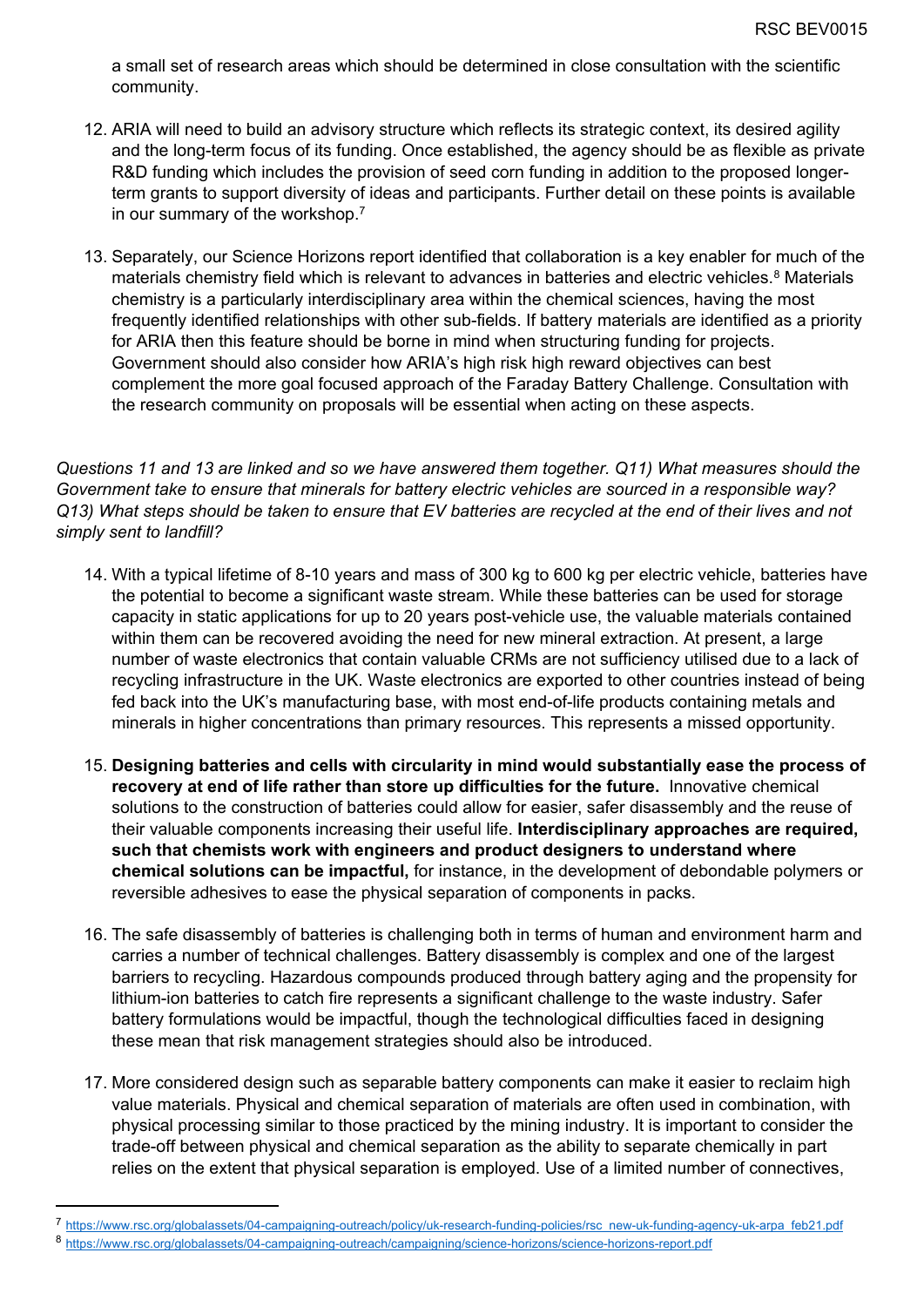adhesives and corrosion protection coatings across the industry would also help to mitigate this challenge. Further, the contents of cells are often unknown due to commercial sensitivities. Cells need to be labelled consistently to identify their contents and chemistries (the update to EU Battery legislation proposes this), so that substances of concern can be monitored and CRMs recovered more readily.

- 18. To better understand material criticality for the UK, Government or a relevant authority should establish regular assessment of the criticality of materials at a national level with a view to sectoral demand and industrial strategy.**<sup>9</sup>** It is essential that this is done in close collaboration with industry to allow for appropriate information sharing. Cobalt and lithium were included in the 2020 EU list of CRMs, while nickel is being closely monitored in view of developments relating to growth in demand for battery raw materials. Inclusion in the EU CRM list indicates that these materials are of high importance to the EU economy and of high risk associated with their supply. A CRM assessment similar to the one performed by the EU does not currently exist for the UK economy.
- 19. Alongside efforts by governments and manufacturers to manage supply risks and by global producers to scale-up considerably, recovering a large proportion of the CRMs in batteries will be required to meet demand. Downcycling of materials is often incentivised at present, by markets or policies, over the production of superior quality secondary raw materials or products. Investment can be encouraged and justified by pooling end of life materials/technologies from a range of low carbon sectors. **To better understand material availability for reuse and recovery, we recommend combining the national waste tracking system with the National Materials Datahub, creating a powerful tool to identify the fates of CRMs in the UK and viable secondary resources for their extraction.** It is essential that we have a better view of material needs, along with supply chain and recycling rates. Not knowing where critical materials are in the supply chain and waste streams (not only battery supply chains but also supply chains of other products that use cobalt, lithium and nickel) limits the ability to extract CRMs from products and wastes, and ensure they are not lost from our economy. The benefits could be substantial with one tonne of lithium requiring the processing of 250 tonnes of ore or 750 tonnes of brine, in comparison to just 28 tonnes of end of life batteries.<sup>10</sup> Researchers at the [Birmingham](https://www.birmingham.ac.uk/research/energy/research/centre-strategic-elements-critical-materials/index.aspx) [Centre](https://www.birmingham.ac.uk/research/energy/research/centre-strategic-elements-critical-materials/index.aspx) [for](https://www.birmingham.ac.uk/research/energy/research/centre-strategic-elements-critical-materials/index.aspx) [Strategic](https://www.birmingham.ac.uk/research/energy/research/centre-strategic-elements-critical-materials/index.aspx) [Elements](https://www.birmingham.ac.uk/research/energy/research/centre-strategic-elements-critical-materials/index.aspx) [&](https://www.birmingham.ac.uk/research/energy/research/centre-strategic-elements-critical-materials/index.aspx) [Critical](https://www.birmingham.ac.uk/research/energy/research/centre-strategic-elements-critical-materials/index.aspx) [Materials](https://www.birmingham.ac.uk/research/energy/research/centre-strategic-elements-critical-materials/index.aspx) have particular expertise in this area.
- 20. Considering the means of CRM recovery from waste, more tailored and integrated solutions should be sought to achieve sustainable, safe, and economical recovery. Current approaches typically rely on energy intensive and environmentally hazardous techniques in pyrometallurgy and hydrometallurgy. Where non-aqueous solvents are used they are typically fossil-fuel based, toxic, not environmentally benign and the source of large volumes of waste from these processes. Advances in process intensification, including advances in electrocatalysis without ongoing consumption of reagents, subcritical and supercritical CO2 for electrolyte recovery, diffusion dialysis systems, and counter current leaching, will promote commercial-scale recovery of CRMs from batteries. Our March workshop, however, identified that further development and novel solutions from the chemical sciences are often required.
- 21. We must also be aware that developments to minimise the use of CRMs may act as an economic disincentive for recycling of battery packs as a whole. For instance, lithium iron phosphate (LiFePO<sub>4</sub>) or LFP) batteries, which were originally deprioritised for EVs due to their relatively low energy density, are now attracting significant interest as they do not require cobalt and nickel. Low availability of cobalt in China has prompted their use in the domestic bus market, with current generation requiring only incremental refinement of their original chemistry to achieve acceptable performance. However, there is a risk that such cells will be less attractive for commercial end of life recovery due to the lesser economic value of their constituents. As such, **structures to promote**

<sup>9</sup> Our written evidence to the HoC Environmental Audit Committee inquiry into electronic was discusses this further: [http://data.parliament.uk/writtenevidence/committeeevidence.svc/evidencedocument/environmental-audit-committee/electronic-waste-and-the](http://data.parliament.uk/writtenevidence/committeeevidence.svc/evidencedocument/environmental-audit-committee/electronic-waste-and-the-circular-economy/written/104579.html)[circular-economy/written/104579.html](http://data.parliament.uk/writtenevidence/committeeevidence.svc/evidencedocument/environmental-audit-committee/electronic-waste-and-the-circular-economy/written/104579.html)

<sup>&</sup>lt;sup>10</sup> Harper et al 2019 [Recycling](https://www.nature.com/articles/s41586-019-1682-5) [lithium-ion](https://www.nature.com/articles/s41586-019-1682-5) [batteries](https://www.nature.com/articles/s41586-019-1682-5) [from](https://www.nature.com/articles/s41586-019-1682-5) [electric](https://www.nature.com/articles/s41586-019-1682-5) [vehicles](https://www.nature.com/articles/s41586-019-1682-5) [|](https://www.nature.com/articles/s41586-019-1682-5) [Nature](https://www.nature.com/articles/s41586-019-1682-5)